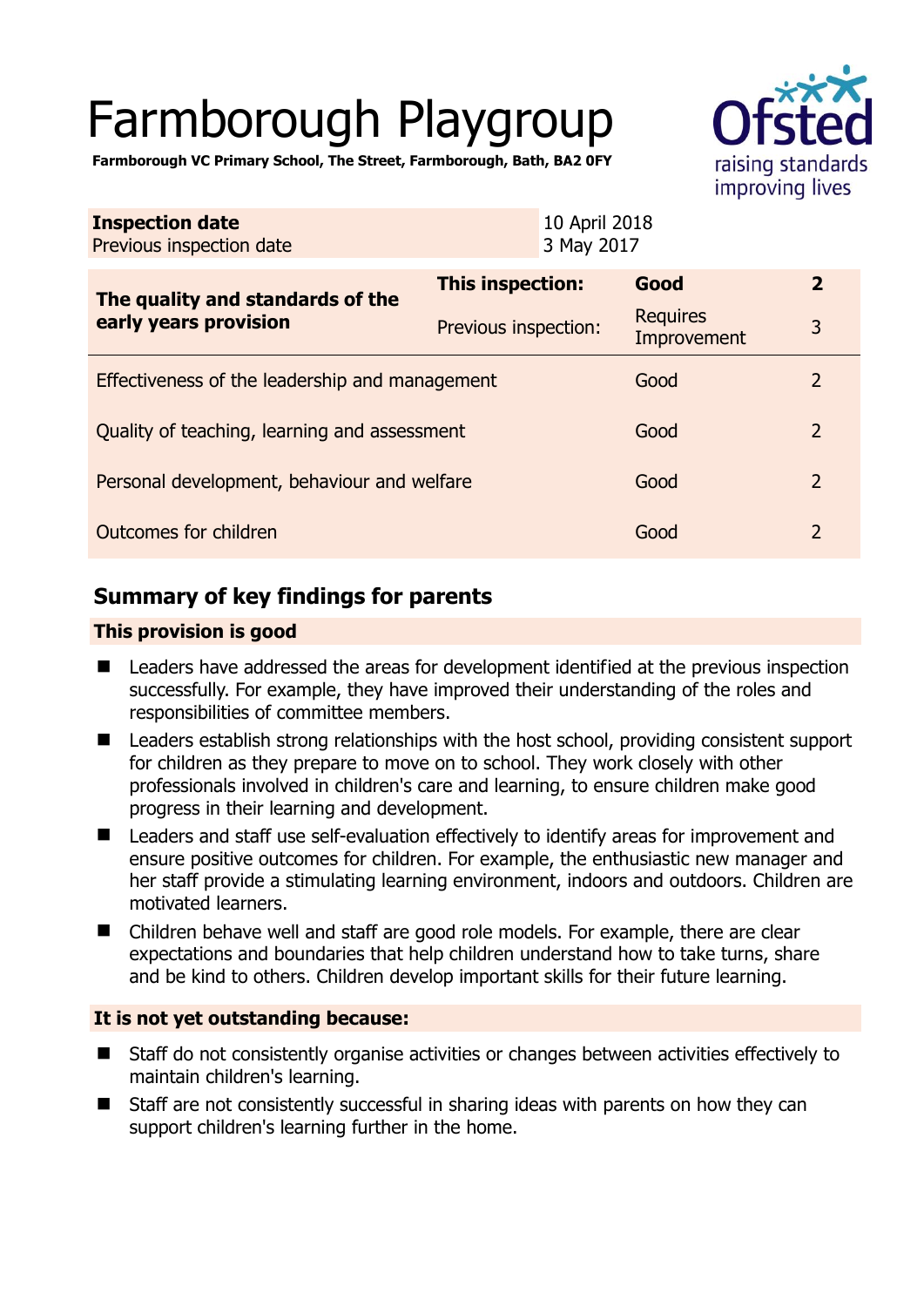## **What the setting needs to do to improve further**

#### **To further improve the quality of the early years provision the provider should:**

- review the organisation of activities and routines to ensure children consistently remain interested and engaged in all learning opportunities
- $\blacksquare$  strengthen the partnerships with parents to engage them with ideas on how they can further support children's learning at home.

#### **Inspection activities**

- The inspector observed activities and the quality of teaching throughout the playgroup.
- The inspector held discussions with the leadership team. She spoke with children and staff at appropriate times.
- The inspector looked at a sample of documentation, including staff suitability checks and self-evaluation documents. She viewed planning records and documentation relating to children's progress.
- The inspector took into account the views of parents spoken to on the day of the inspection.
- The inspector conducted a joint observation of staff practice and discussed this with the manager.

#### **Inspector**

June Robinson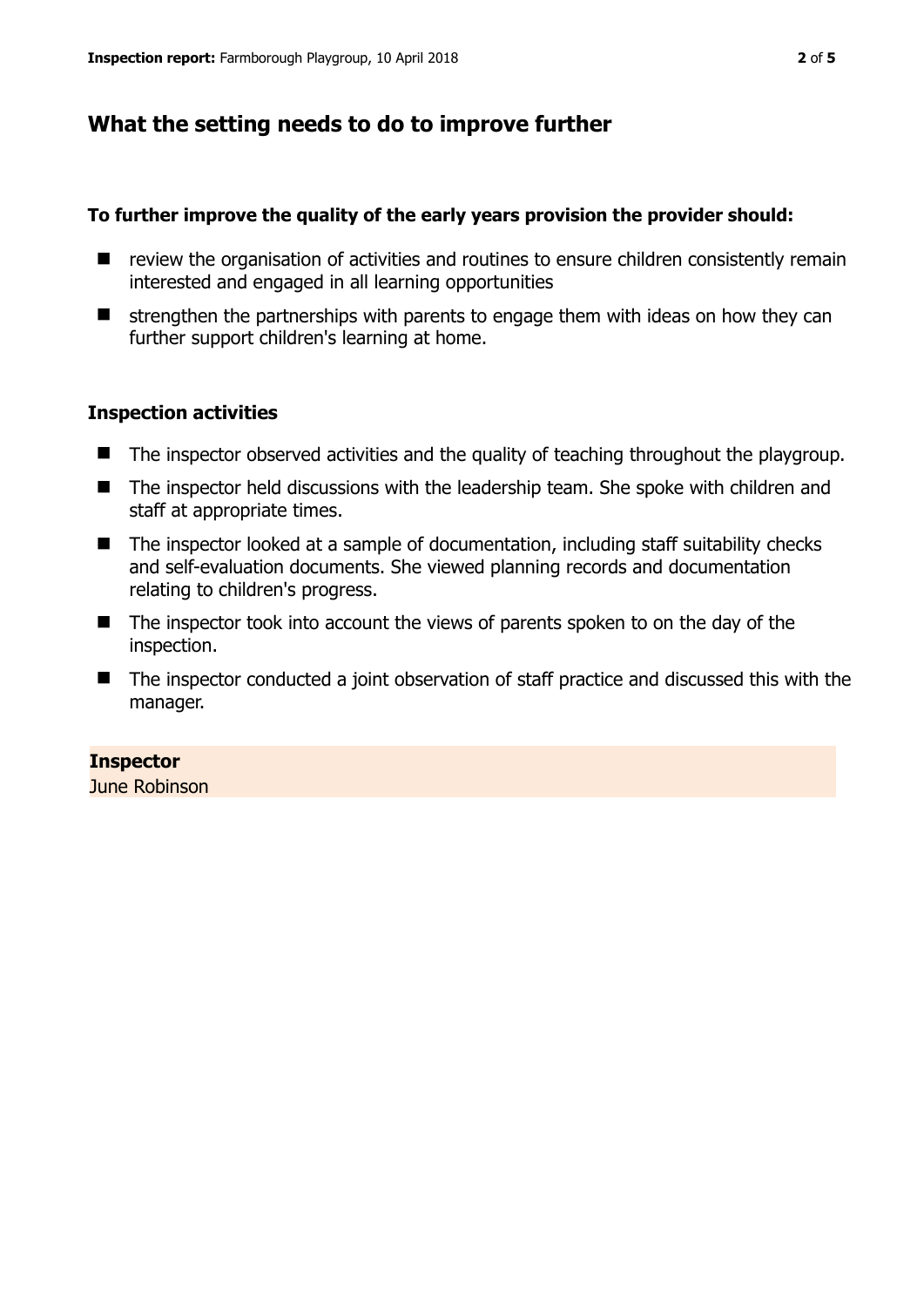## **Inspection findings**

#### **Effectiveness of the leadership and management is good**

Staff are well qualified and supported well by leaders. For example, leaders have regular meetings with staff and observe teaching practice. They support staff well to update their knowledge and improve the quality of teaching. For instance, since the last inspection, leaders and staff have enhanced their understanding of how to support children's involvement and attention and listening skills. Safeguarding is effective. Leaders and staff have a good understanding of child protection issues and the procedures to follow if they have concerns about a child. Leaders follow safer recruitment guidelines to ensure new staff are suitable and existing staff remain so. Leaders and staff implement secure procedures to ensure they identify hazards quickly and minimise any risks.

#### **Quality of teaching, learning and assessment is good**

Staff have a good understanding of how children learn. They complete accurate assessments and monitor children's achievements, and use these to effectively plan and narrow any gaps in their learning. Leaders monitor these systems successfully to support consistent practices throughout the setting. Staff support children well, such as in small groups, to develop their good communication and language skills. They encourage children effectively to develop a wide vocabulary. For example, they explain the meaning of new words they introduce to children, such as 'habitat' to talk about where animals live. Staff support younger children well to discover using their senses, such as when exploring paint colours.

#### **Personal development, behaviour and welfare are good**

Staff help children to develop a good understanding of the routines in the setting. For example, they give children warning that their playtime is going to end so they are ready to take a full and active part in tidying up their toys. Staff support children to learn about healthy lifestyles. For example, children have good opportunities to be outdoors on a daily basis to practise their physical skills and be active. Staff support children to understand that healthy choices, such as drinking milk, will help them to develop strong bones. They support children to develop high levels of confidence and self-esteem. For instance, children show a sense of pride being chosen to be the snack helper.

#### **Outcomes for children are good**

Children develop the skills they need for their future learning and the eventual move to school. They develop good levels of confidence and are keen to share their achievements with others, such as how they have discovered new colours as they mix paints together. Children develop their early writing skills well. For example, they form recognisable letters when they write their names. They develop a good understanding of using technology, such as using screen technology to operate age-appropriate computer programs.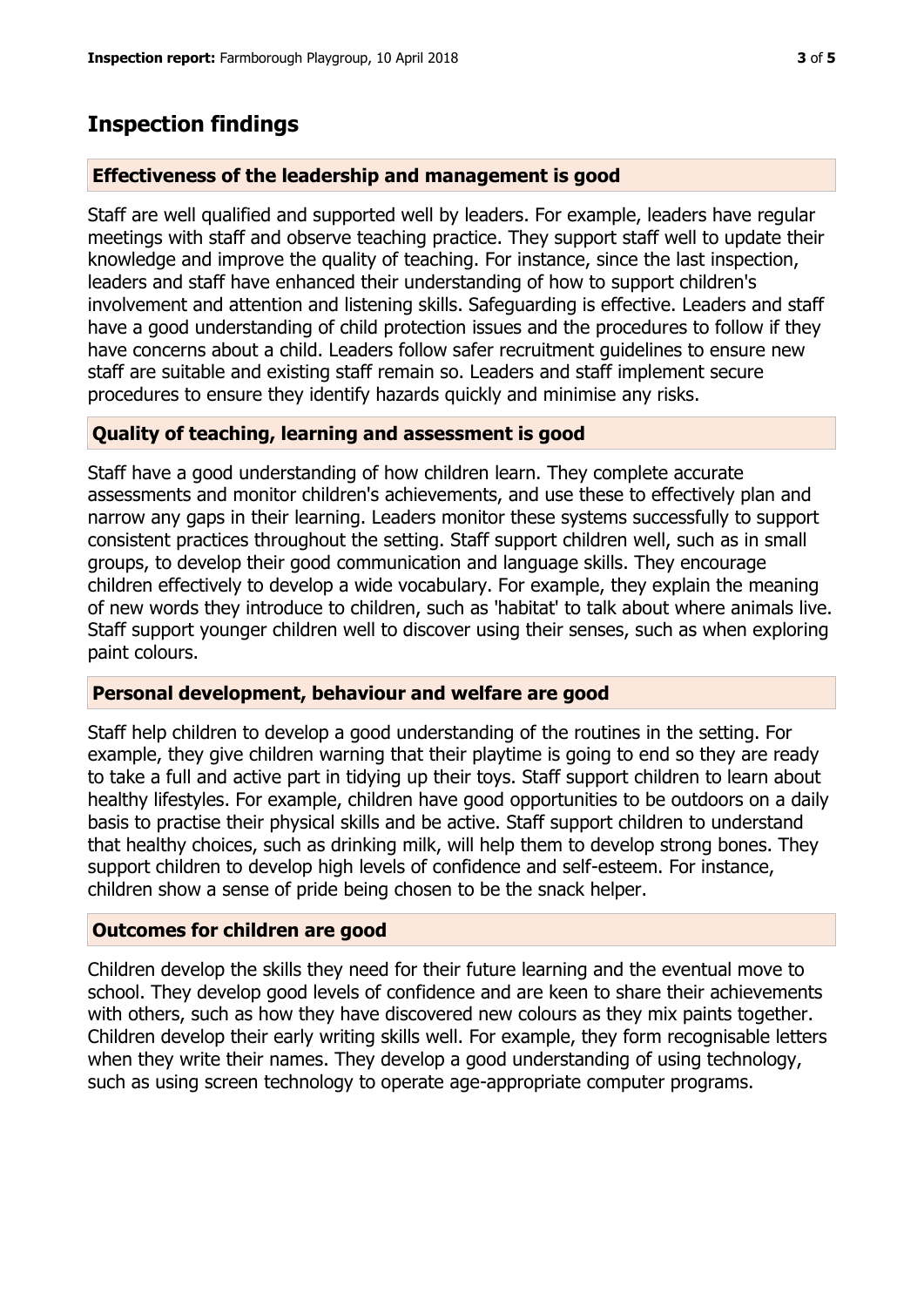## **Setting details**

| Unique reference number                             | EY346943                        |
|-----------------------------------------------------|---------------------------------|
| <b>Local authority</b>                              | Bath & NE Somerset              |
| <b>Inspection number</b>                            | 1099381                         |
| <b>Type of provision</b>                            | Full-time provision             |
| Day care type                                       | Childcare - Non-Domestic        |
| <b>Registers</b>                                    | Early Years Register            |
| <b>Age range of children</b>                        | $2 - 4$                         |
| <b>Total number of places</b>                       | 20                              |
| <b>Number of children on roll</b>                   | 22                              |
| Name of registered person                           | Farmborough Playgroup Committee |
| <b>Registered person unique</b><br>reference number | RP907415                        |
| Date of previous inspection                         | 3 May 2017                      |
| <b>Telephone number</b>                             | 07837738361                     |

Farmborough Playgroup registered in 2007. The playgroup is open Monday to Friday from 9am until 3pm, during school term time only. The playgroup receives funding for the provision of free early education for children aged two, three years and four years. There are three members of staff who work with the children, two of whom hold early years qualifications at level 3.

This inspection was carried out by Ofsted under sections 49 and 50 of the Childcare Act 2006 on the quality and standards of provision that is registered on the Early Years Register. The registered person must ensure that this provision complies with the statutory framework for children's learning, development and care, known as the early years foundation stage.

Any complaints about the inspection or the report should be made following the procedures set out in the guidance 'Complaints procedure: raising concerns and making complaints about Ofsted', which is available from Ofsted's website: www.gov.uk/government/organisations/ofsted. If you would like Ofsted to send you a copy of the guidance, please telephone 0300 123 4234, or email enquiries@ofsted.gov.uk.